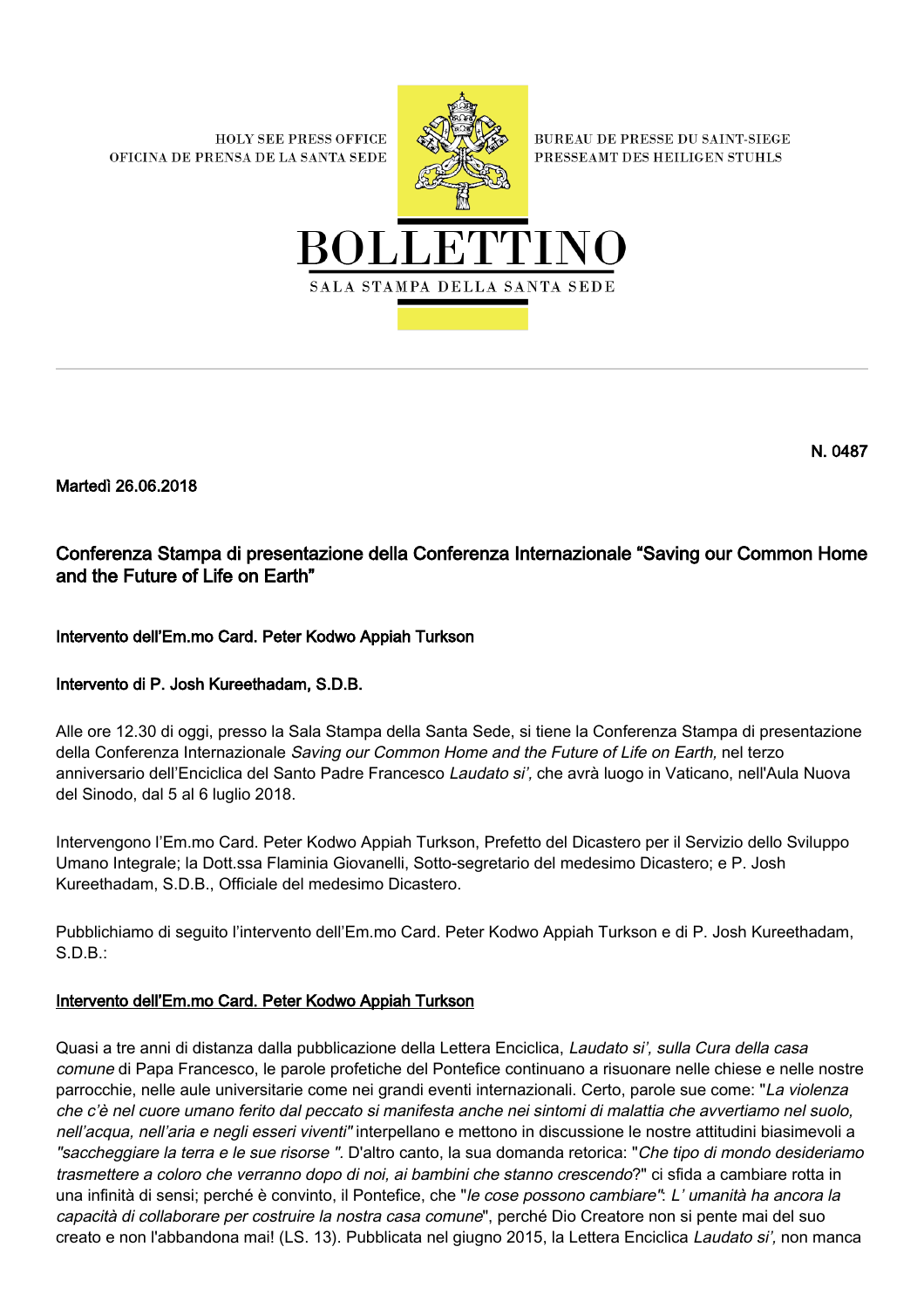– come sappiamo – di aneliti di speranza e ottimismo.

Tuttavia, già nel dicembre dello stesso anno, durante la sua visita all'UNEP di Nairobi (novembre 2015), il Papa temeva un esito triste e catastrofico, qualora gli interessi individuali avessero prevalso sul bene comune. In questi tre anni, un'assise internazionale dopo l'altra indica con abbondanza di prove che ancora non abbiamo imboccato la giusta direzione.

La conferenza internazionale "Saving our Common Home and the Future of Life on Earth" che verrà organizzata dal Dicastero per il Servizio dello Sviluppo Umano Integrale il 5-6 luglio 2018 nell'aula Nuova del Sinodo, per celebrare il terzo anniversario della pubblicazione della Laudato si', intende perciò tornare a segnalare l'urgenza e il senso di profonda preoccupazione per lo stato di precarietà in cui versa il nostro pianeta.

Ci sono poi altri aspetti che hanno ispirato l'organizzazione della conferenza e ispireranno i suoi lavori. Voglio solo porli qui brevemente alla vostra attenzione, con l'intenzione di svilupparli durante le diverse sessioni:

1) Lo stato e il destino delle popolazioni indigene e il loro habitat naturale, connessi ovviamente all'uso che noi tutti facciamo delle risorse naturali e dei beni che Dio Creatore ci mette a disposizione

2) Il summit internazionale COP24 in Polonia e il ruolo che potrà giocare la comunità internazionale nello svolgimento di tale appuntamento

3) I giovani e il futuro della pianeta, che loro stessi saranno chiamati a vivere e abitare.

Ci sono piccole buone pratiche che possiamo mettere in atto ovviamente. Una di queste prova a suggerirla anche il nostro Dicastero, che ha avviato un percorso per poter arrivare gradualmente ad essere completamente "plastic free" nel prossimo futuro.

[01083-IT.01] [Testo originale: Italiano]

### Intervento di P. Josh Kureethadam, S.D.B.

Good morning to all.

The mantra that is often repeated in Laudato si' is that everything is connected, that everything is inter-related.

The International Conference "Saving Our Common Home and the Future of Life on Earth" that we are organizing to celebrate the third anniversary of the encyclical would like to communicate the important message that we need to come together and act together to protect our common home, and do so urgently.

The Conference is going to be a journey in partnership and dialogue. The Conference is being organized in collaboration with some important partners who are very active in the area of creation: the Global Catholic Climate Movement, the Caritas Internationalis, the CIDSE of Brussels that brings several Catholic Charities together, the preparatory group of the Synod of young people.

The Conference will be an exercise in dialogue ad intra and ad extra, within the Church and with the civil society. The Conference is linked with the Season of Creation (1 September to 4 October), the two Synods on Young People (October 2018) and on the Amazon and Indigenous Peoples (November 2019). At the same time the Conference links up some major international meetings: the annual IMF/World Bank meeting in Bali (October 2018) and the two important climate change meetings: the Global Climate Action Summit in California in September, and above all the COP 24 in Katowice in Poland in December.

The desire to enter into dialogue with all is evident in the list of participants. We have invited to the Conference